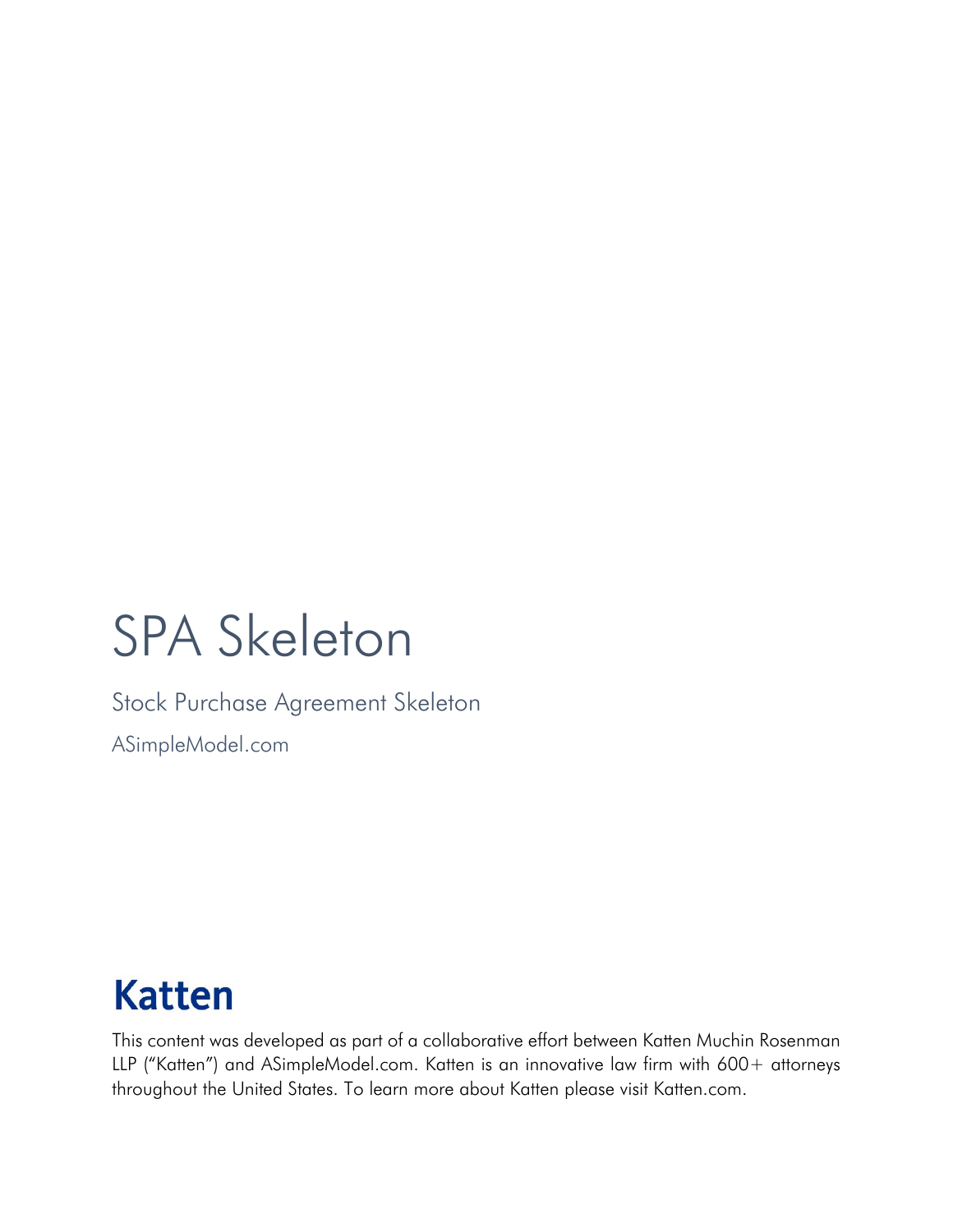#### **DEVELOPED IN PARTNERSHIP WITH KATTEN MUCHIN ROSENMAN LLP:**

This document was prepared with help from **Katten Muchin Rosenman LLP** ("Katten"). The founder of ASimpleModel.com has worked on control-equity, non-control equity and preferred equity investments with partners who are now at Katten for 10+ years. They have always been excellent to work with.

Katten is an innovative law firm with 600+ attorneys throughout the United States. To learn more about Katten please visit Katten.com.

**The information contained in this document has been made available on ASimpleModel.com and is subject to ASimpleModel.com's Terms of Use. This document is made available solely for general information purposes. ASimpleModel.com does not warrant the accuracy, completeness, or usefulness of this document. This document is not intended to amount to individual investment, tax, accounting or legal recommendations or advice on which you should rely. You need to decide whether this information is appropriate for your objectives.**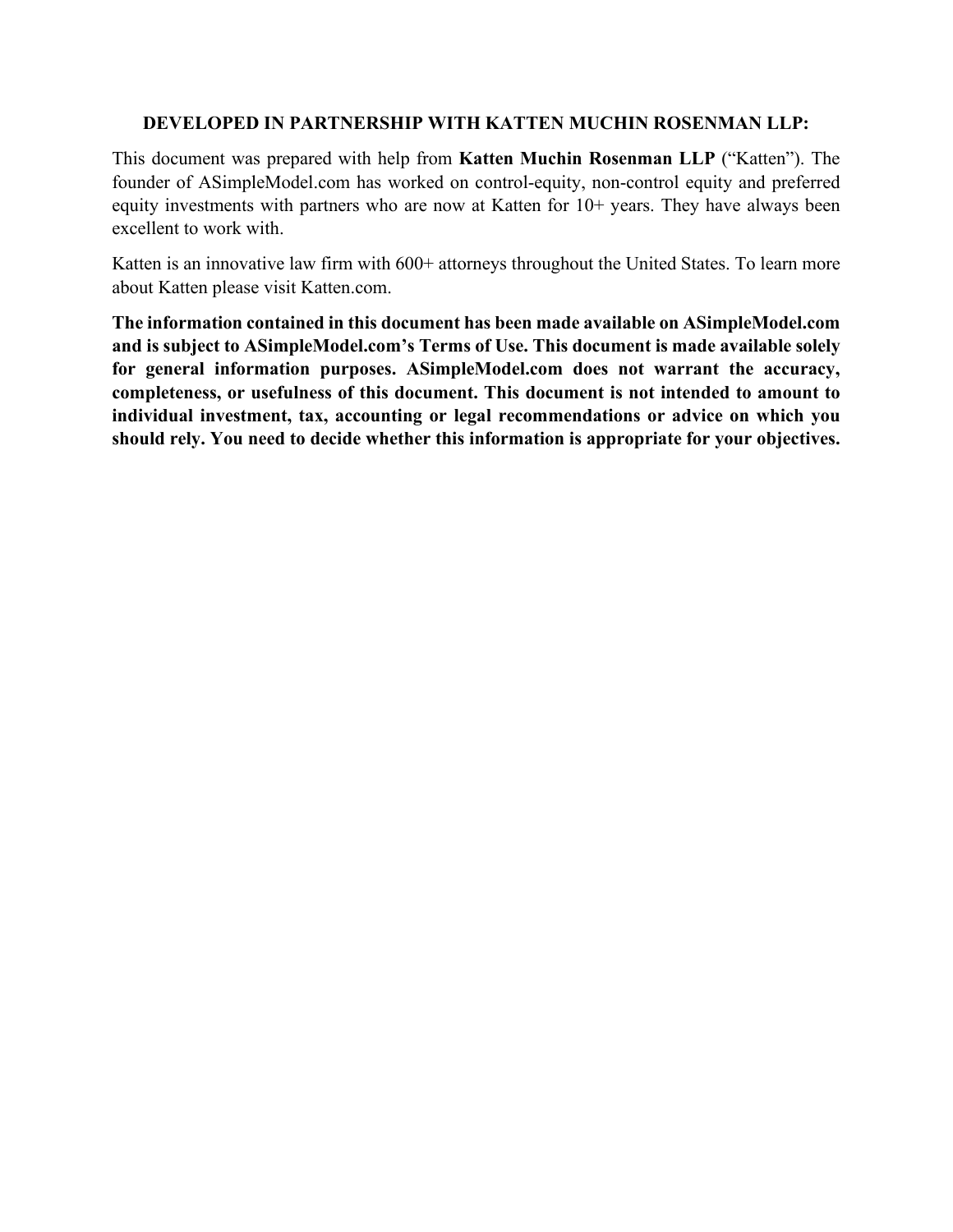The purpose of this document is to provide an outline of the stock purchase agreement with some context to make the document easier to digest.

On the pages that follow, each primary section of the purchase agreement (referred to as an article) will be introduced with simple language (no legalese).

This approach facilitates an introduction to this document in as few as five pages. It also provides a framework that can be revisited when a particular topic or concept requires review without having to navigate a dense legal document.

#### **Purpose of the Stock Purchase Agreement:**

A stock purchase agreement is the primary transaction document for a stock acquisition. The purpose of the stock purchase agreement is to confirm the price paid for the securities sought, to control risk to the degree possible and to provide a roadmap for the hold period.

The two most important variables in any investment are price and risk. It is said that the best way to control risk is through price, but that assumes you know precisely what you are buying and how you are protected in the event that there is a misrepresentation about the assets acquired or liabilities assumed.

For this reason, the bulk of this document deals with identifying variables that could put the investment at risk, and detailing how the parties can protect themselves in the event that they are exposed to loss. Beyond price, parties should be aware of three primary concepts:

- 1. Representations and Warranties
- 2. Covenants
- 3. Indemnification

As the text that follows will explain, these three items focus on the assurances and promises made so that the parties can comfortably enter into a transaction, and the protections available to them in the event of a breach.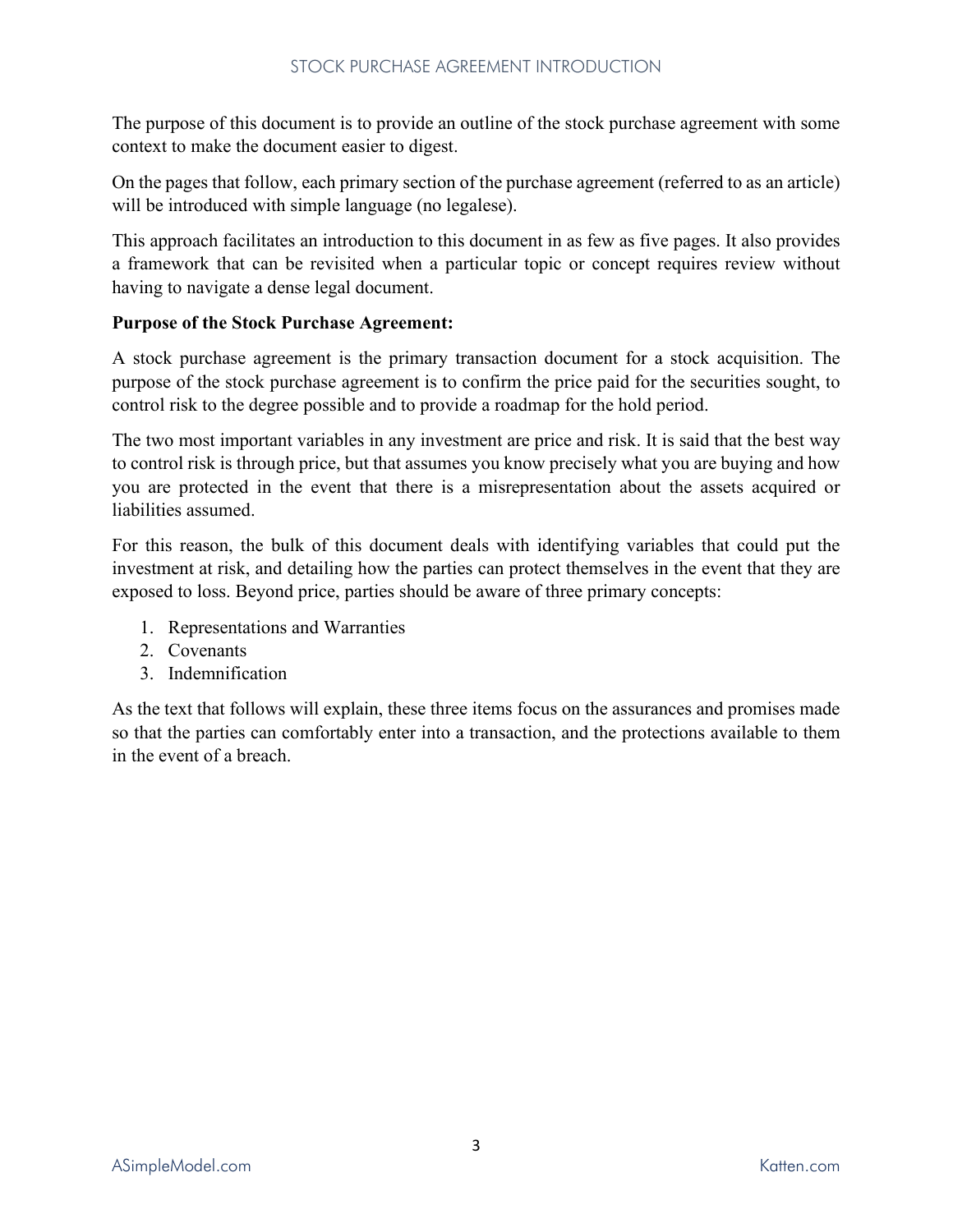#### **WHAT FOLLOWS IS A HYPOTHETICAL EXAMPLE PROVIDED SOLEY FOR GENERAL INFORMATION PURPOSES.**

#### **STOCK PURCHASE AGREEMENT**

EXPLANATION: Following the table of contents, the first text you will typically see is a paragraph identifying the parties by name and defining each party by the role they will play in the transaction. Most concisely, this preamble will identify the Buyer and Seller.

#### **RECITALS**

EXPLANATION: The Recitals may provide background on the transaction, identify the target company and the securities to be sold, and state the Seller's desire to sell and the Buyer's desire to purchase the securities.

#### **Article I DEFINITIONS**

EXPLANATION: The purpose of Article I is to group many of the defined terms into one section so that definitions do not need to be repeated throughout the document. It is not uncommon for a purchase agreement to include 10 pages of definitions.

# **Article II PURCHASE & SALE**

EXPLANATION: This section of the purchase agreement will focus largely on purchase price and purchase price adjustments. If the transaction includes an earnout, or escrow agreement, such concepts will likely be included here as well. This section will also cover the closing mechanics of the transaction and describe what items the parties must deliver at the closing.

# **Article III REPRESENTATIONS AND WARRANTIES OF SELLER**

EXPLANATION: This section of the purchase agreement contains statements of fact and assurances made by the Seller that must be true and correct as of the closing date. In an aggressively summarized format, the Buyer is looking to have the following confirmed:

- 1. That the Seller has the authority to enter into the purchase agreement and sell the securities described, and that the share count and capitalization represented are accurate.
- 2. That the Company is duly organized, validly existing and in good standing.
- 3. That the financial statements provided are complete and correct and fairly present the financial condition of the Company.
- 4. That there are no undisclosed liabilities.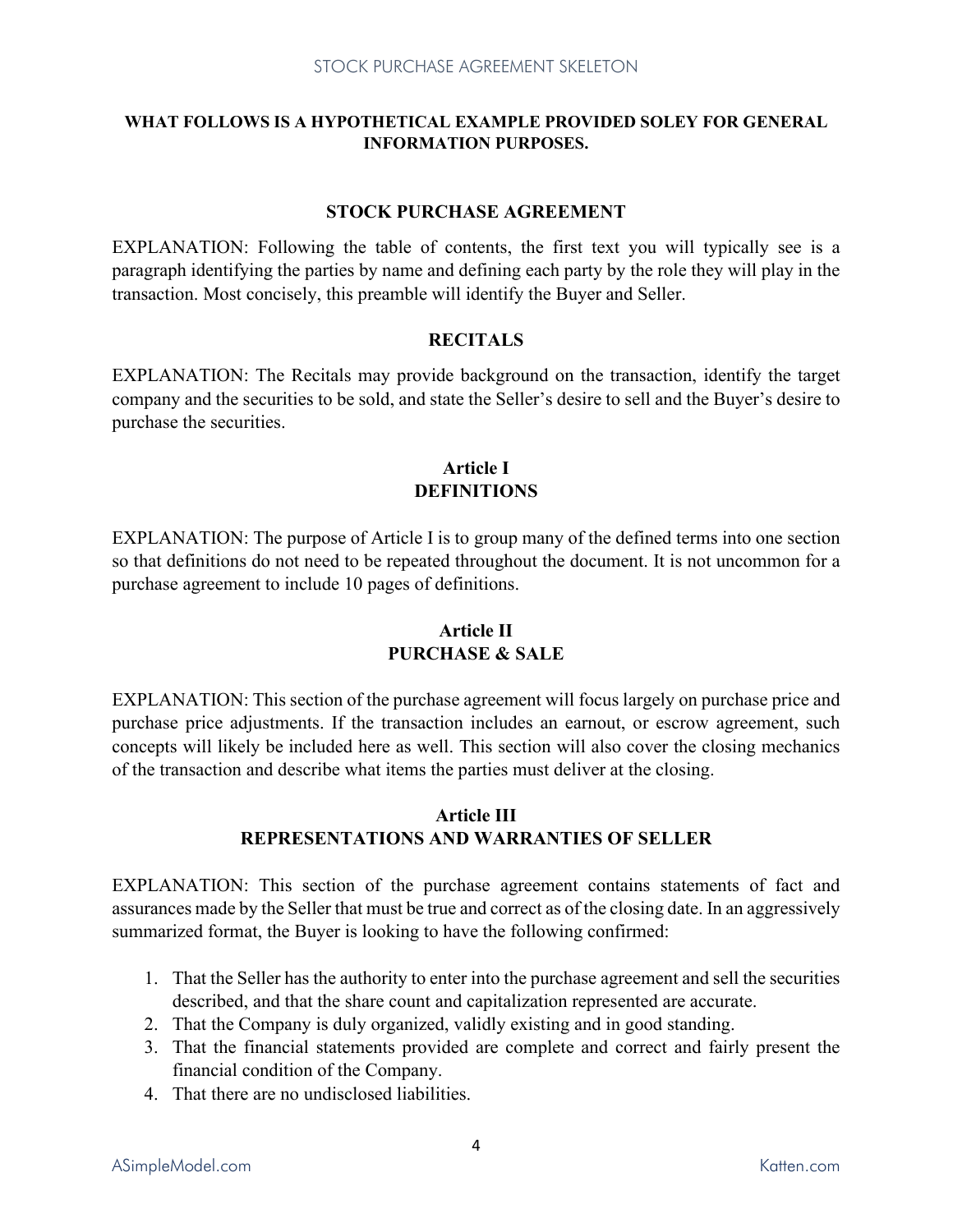- 5. That the company has all required permits and operates within the boundaries of the law.
- 6. That taxes have been paid and returns have been filed.
- 7. That Seller has provided information regarding the Company's litigation matters, employee matters, as well as the material contracts of the Company.

#### **Article IV REPRESENTATIONS AND WARRANTIES OF BUYER**

EXPLANATION: In similar fashion to the prior section, the Seller is looking to have the following confirmed:

- 1. That the Buyer has the authority to enter into the purchase agreement and make the acquisition.
- 2. That the Buyer is duly organized, validly existing and in good standing.
- 3. That there are not additional brokers that will benefit from the transaction beyond what is stated in the purchase agreement.
- 4. That the Buyer has sufficient knowledge of the Company and is acquiring the securities of the Company for its own account.
- 5. That the Buyer has sufficient funds to complete the transaction.

#### **Article V COVENANTS**

EXPLANATION: In contrast to representations and warranties, a covenant is a promise to take an action (or refrain from taking an action) that must be true for the period described in the purchase agreement. In the event that the purchase agreement does not contemplate a simultaneous "sign and close," Article V will address the period of time between the execution of the purchase agreement and the closing. Beyond that, most covenants will address the period of time commencing with the closing with various survival periods based on the covenant. Some examples follow:

Should the purchase agreement be executed prior to the closing:

- **Conduct of Business Prior to the Closing:** The Buyer will want to know that the business is run in the ordinary course consistent with past practices.
- **Access to Information:** The Buyer will want to maintain full access to the Company's information and leadership, including its books and records.
- **No Solicitation of Other Bids:** The Seller will not be allowed to solicit or entertain any new bids for the Company.
- **Notice of Certain Events:** The Buyer will require the Seller to provide notice prior to the taking of certain actions, including: issuance of additional shares; incurrence of additional indebtedness; hiring or firing of employees of the Company; and entering into any longterm or material contracts.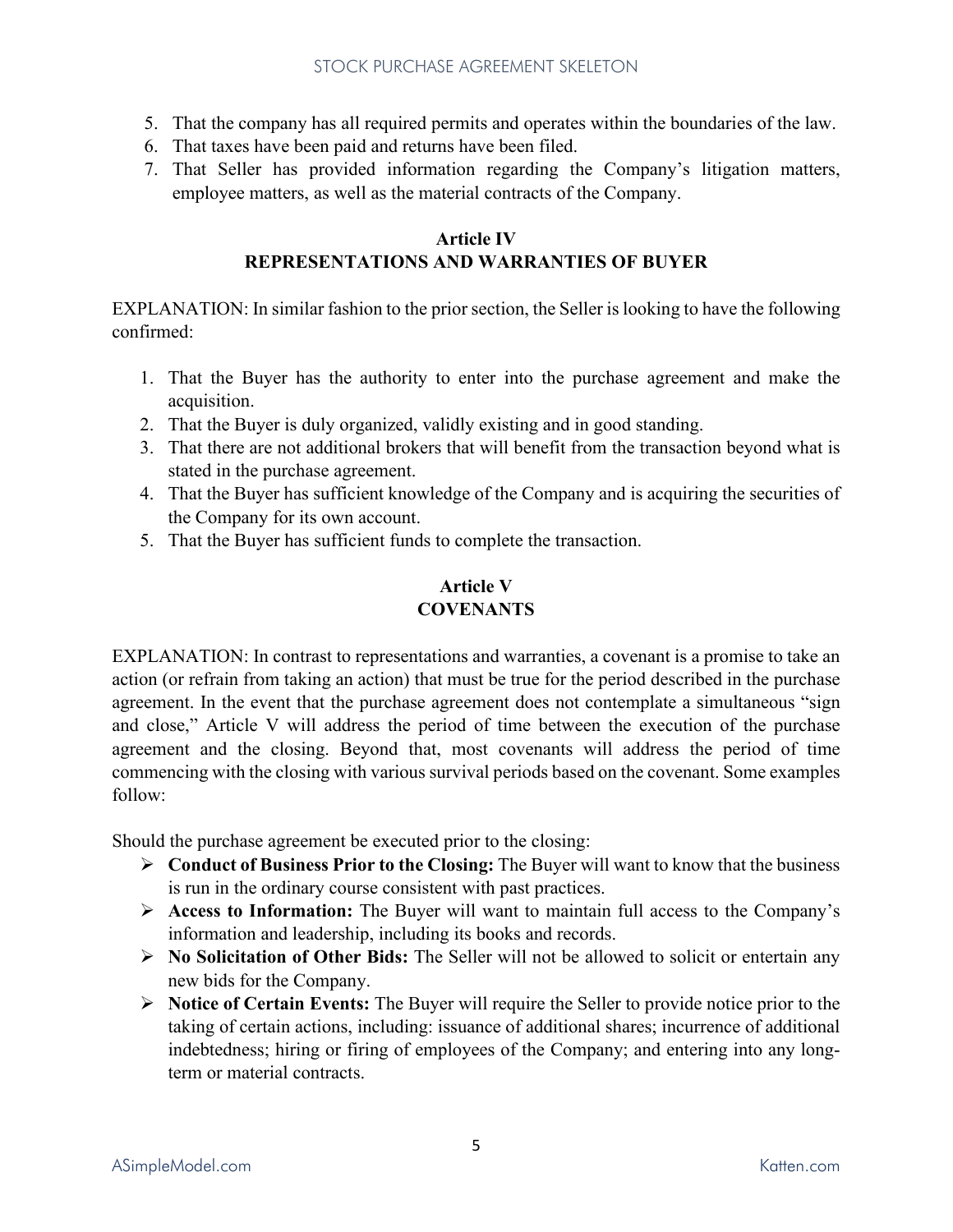Purchase agreements will also include certain covenants that apply from the time of the closing:

- **Confidentiality:** For a period of [5] years following the closing, the Seller cannot disclose any confidential information, whether written or oral, concerning the Company (unless publicly disclosed or lawfully acquired through no fault of the Seller).
- **Non-Solicitation:** Defines restrictions placed on the hiring and solicitation of employees of the Company by the Seller.
- **Non-Competition:** Defines restrictions placed on competing with the company after the closing. For this clause definitions such as Company Business and Territory are critical.

# **Article VI TAX MATTERS**

EXPLANATION: When you close a transaction, there are typically tax periods for which tax returns have not been filed, tax periods that end on the closing date (and for which a return will need to be filed) and tax periods that include periods both before and after the closing (e.g., property taxes). This section is intended to address the responsibility for filing any of these tax returns, the responsibility for paying taxes and the allocation of the tax liabilities for these periods.

# **Article VII INDEMNIFICATION**

EXPLANATION: The purpose of this Article VII is to describe the ways in which the Buyer and Seller may be indemnified. An indemnity is simply protection against loss. Indemnification protects a party from losses due to broken "promises" (i.e., breaches of representations and warranties or covenants), and requires that the breaching party make the other party whole for losses realized.

The representations and warranties and covenants describe what must be true and what must remain true. Article VII describes what takes place in the event that the representations and warranties are not true, or in the event that a covenant is breached. **In other words, Article VII describes how a party will be compensated in the event that they did not receive what had been negotiated.**

**Indemnification Procedure:** This provision will also detail the indemnification procedure, which describes the rules that the party seeking indemnity (or protection against loss) must follow to bring a claim. This will be detailed for both third-party claims and for claims made directly by the Buyer or the Seller.

**Limits on Claims Period:** This provision will also establish the time horizon over which the parties are indemnified. Indemnification will vary substantially based on the type of claim. Within this description you will always find **Fundamental Representations**, which are viewed as so basic and fundamental that the indemnified party is generally protected for an indefinite period.